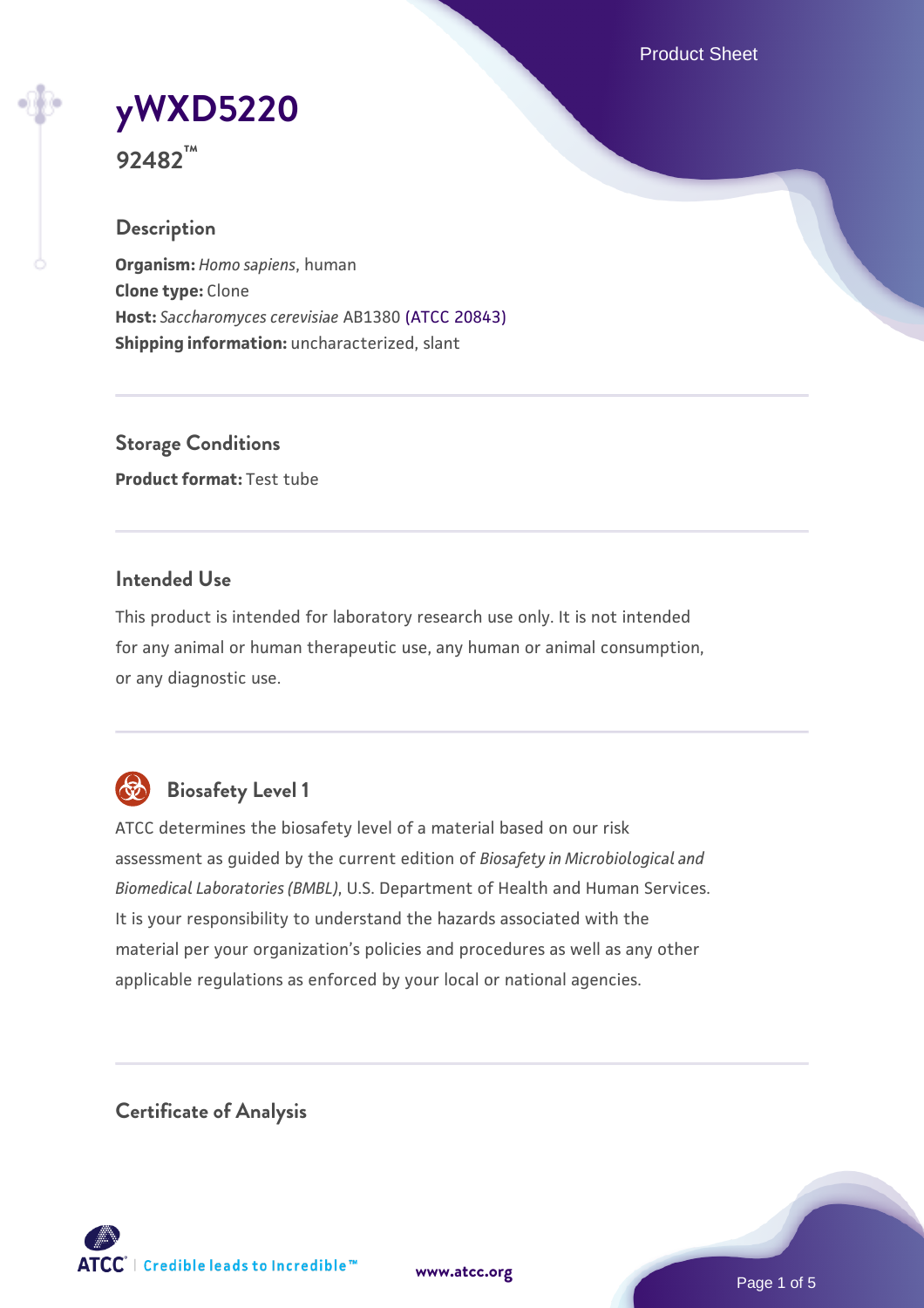# **[yWXD5220](https://www.atcc.org/products/92482)** Product Sheet **92482**

For batch-specific test results, refer to the applicable certificate of analysis that can be found at www.atcc.org.

## **Insert Information**

**Type of DNA:** genomic **Genome:** Homo sapiens **Chromosome:** X X pter-q27.3 **Gene name:** DNA Segment, single copy **Gene product:** DNA Segment, single copy [DXS4174] **Gene symbol:** DXS4174 **Contains complete coding sequence:** Unknown **Insert end:** EcoRI

## **Vector Information**

**Construct size (kb):** 230.0 **Intact vector size:** 11.454 **Vector name:** pYAC4 **Type of vector:** YAC **Host range:** *Saccharomyces cerevisiae*; *Escherichia coli* **Vector information:** other: telomere, 3548-4235 other: telomere, 6012-6699 Cross references: DNA Seq. Acc.: U01086 **Cloning sites:** EcoRI **Markers:** SUP4; HIS3; ampR; URA3; TRP1 **Replicon:** pMB1, 7186-7186; ARS1, 9632-10376

# **Growth Conditions**

**Medium:** 



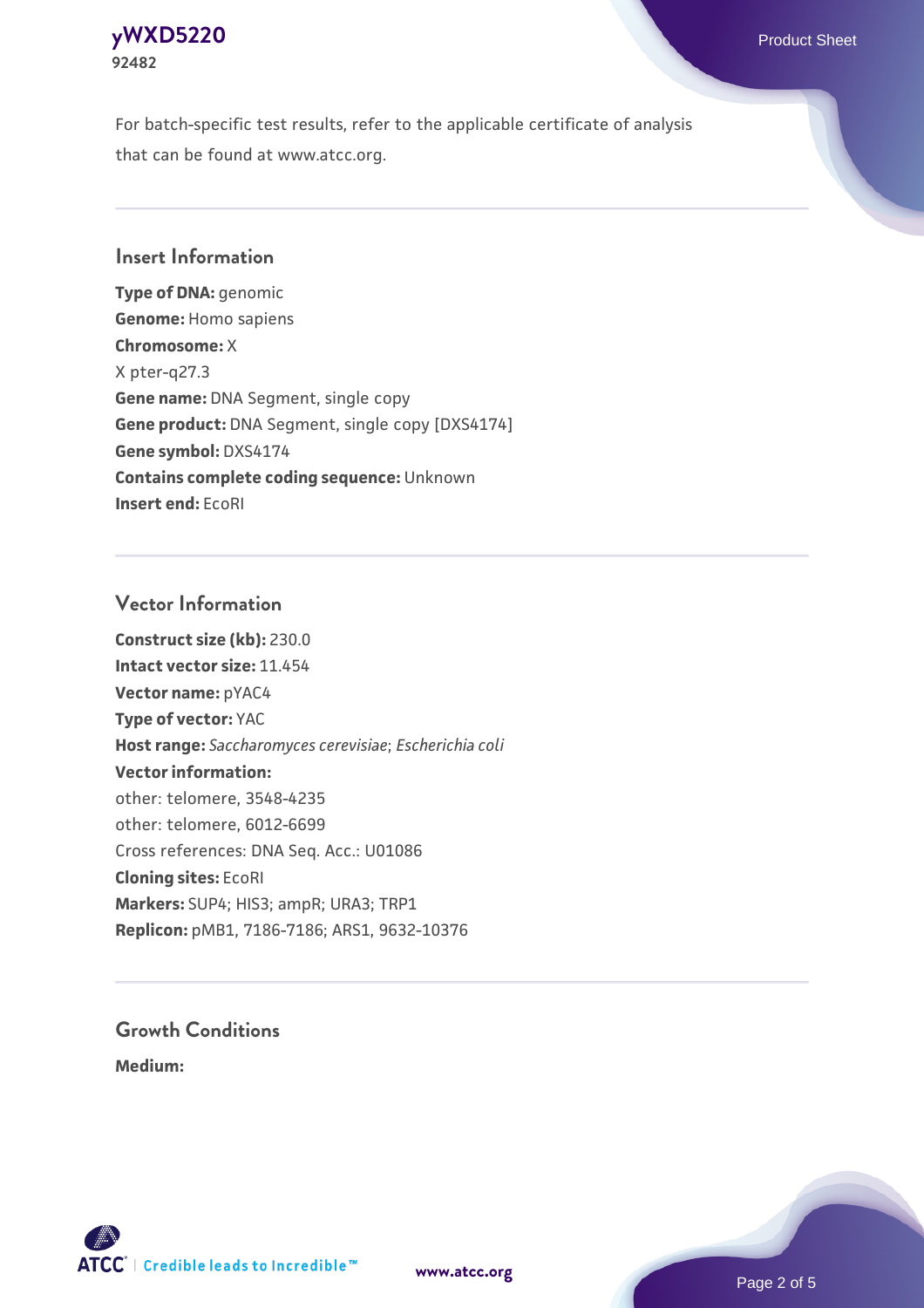#### **[yWXD5220](https://www.atcc.org/products/92482)** Product Sheet **92482**

[ATCC Medium 1245: YEPD](https://www.atcc.org/-/media/product-assets/documents/microbial-media-formulations/1/2/4/5/atcc-medium-1245.pdf?rev=705ca55d1b6f490a808a965d5c072196) **Temperature:** 30°C

#### **Notes**

More information may be available from ATCC (http://www.atcc.org or 703- 365-2620).

# **Material Citation**

If use of this material results in a scientific publication, please cite the material in the following manner: yWXD5220 (ATCC 92482)

# **References**

References and other information relating to this material are available at www.atcc.org.

# **Warranty**

The product is provided 'AS IS' and the viability of ATCC® products is warranted for 30 days from the date of shipment, provided that the customer has stored and handled the product according to the information included on the product information sheet, website, and Certificate of Analysis. For living cultures, ATCC lists the media formulation and reagents that have been found to be effective for the product. While other unspecified media and reagents may also produce satisfactory results, a change in the ATCC and/or depositor-recommended protocols may affect the recovery, growth, and/or function of the product. If an alternative medium formulation or reagent is used, the ATCC warranty for viability is no longer



**[www.atcc.org](http://www.atcc.org)**

Page 3 of 5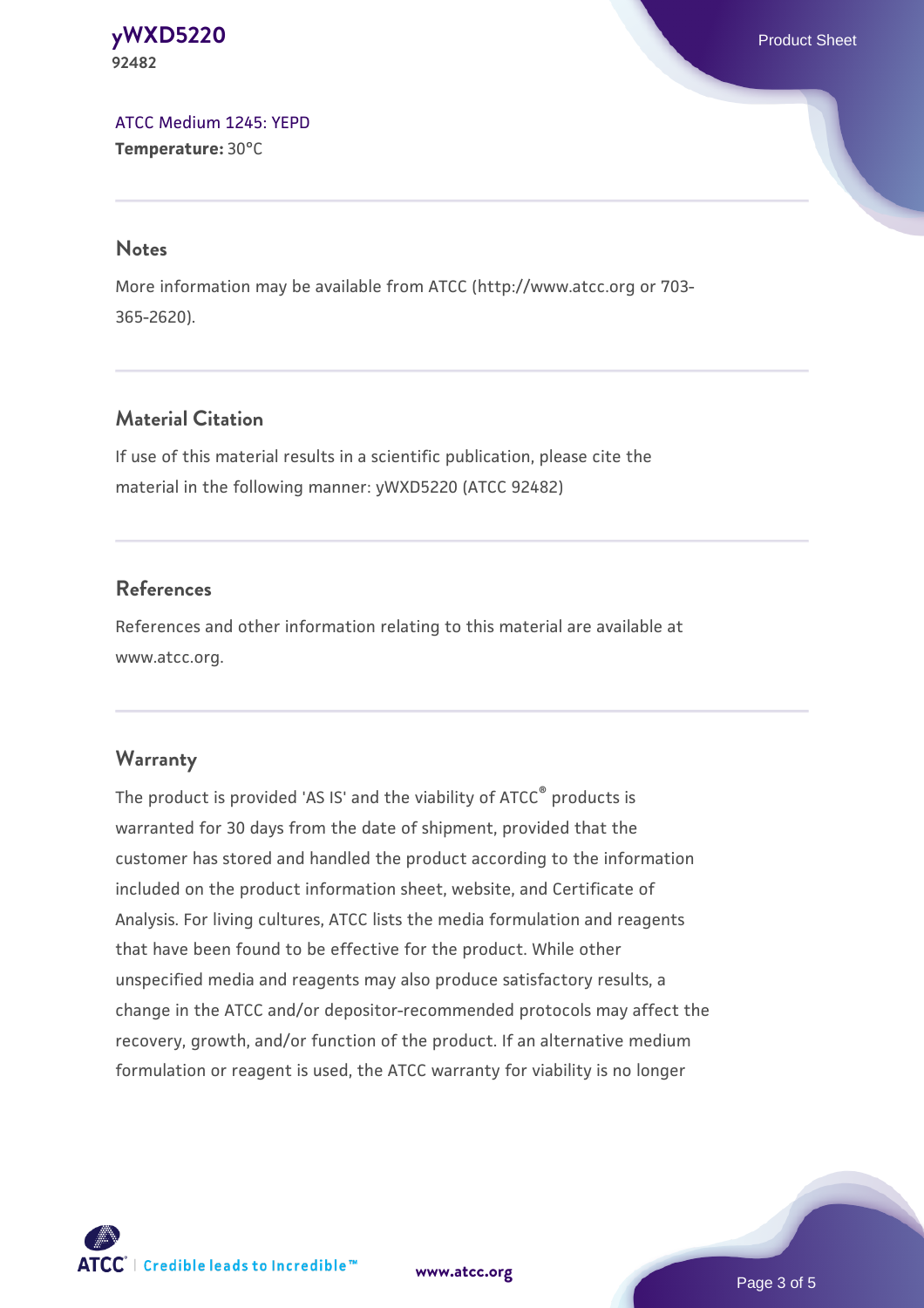**[yWXD5220](https://www.atcc.org/products/92482)** Product Sheet **92482**

valid. Except as expressly set forth herein, no other warranties of any kind are provided, express or implied, including, but not limited to, any implied warranties of merchantability, fitness for a particular purpose, manufacture according to cGMP standards, typicality, safety, accuracy, and/or noninfringement.

#### **Disclaimers**

This product is intended for laboratory research use only. It is not intended for any animal or human therapeutic use, any human or animal consumption, or any diagnostic use. Any proposed commercial use is prohibited without a license from ATCC.

While ATCC uses reasonable efforts to include accurate and up-to-date information on this product sheet, ATCC makes no warranties or representations as to its accuracy. Citations from scientific literature and patents are provided for informational purposes only. ATCC does not warrant that such information has been confirmed to be accurate or complete and the customer bears the sole responsibility of confirming the accuracy and completeness of any such information.

This product is sent on the condition that the customer is responsible for and assumes all risk and responsibility in connection with the receipt, handling, storage, disposal, and use of the ATCC product including without limitation taking all appropriate safety and handling precautions to minimize health or environmental risk. As a condition of receiving the material, the customer agrees that any activity undertaken with the ATCC product and any progeny or modifications will be conducted in compliance with all applicable laws, regulations, and guidelines. This product is provided 'AS IS' with no representations or warranties whatsoever except as expressly set forth herein and in no event shall ATCC, its parents, subsidiaries, directors, officers, agents, employees, assigns, successors, and affiliates be liable for indirect, special, incidental, or consequential damages of any kind in connection with or arising out of the customer's use of the product. While reasonable effort is made to ensure authenticity and reliability of materials on deposit, ATCC is not liable for damages arising from the misidentification or



**[www.atcc.org](http://www.atcc.org)**

Page 4 of 5